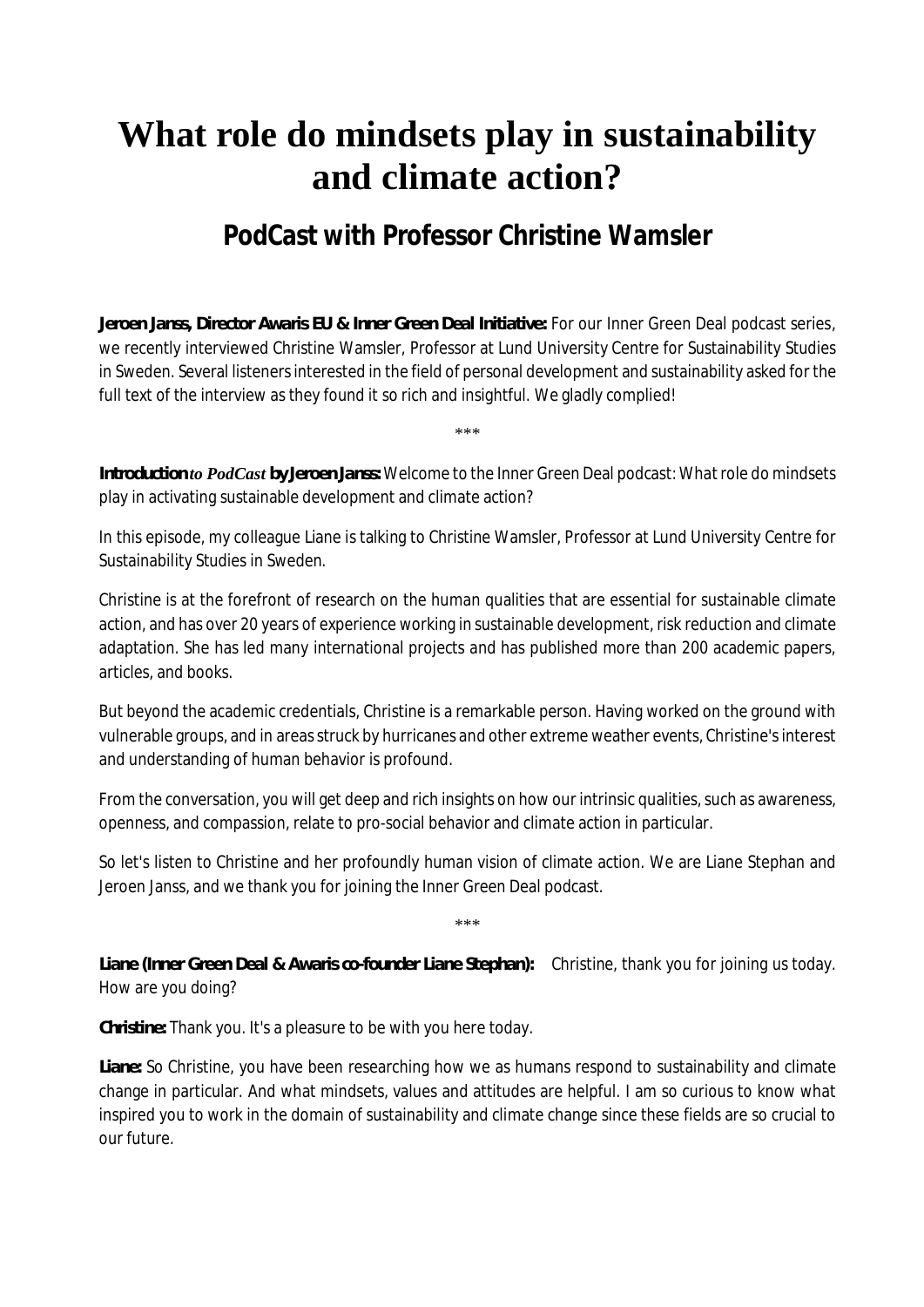*Christine:* My inspiration, actually, dates back to my childhood. I've always been disturbed when I see inequality, suffering or destruction around me. And when I was a child, it often made me feel helpless and left me with a lot of questions about life.

So as long as I can remember, I've always wanted to dedicate my time to something meaningful, something useful. I wanted to find work that would enable me to serve the people and the world around me to the best of my ability and, at the same time, allow me to grow as a person.

With this idea in mind, when I was in my twenties, I decided to study architecture and urban planning first. And then I specialized in the field of international humanitarian assistance. It was an unusual combination of subjects, but it opened up a lot of meaningful opportunities.

So over the next few years, I worked on different projects and Africa, Asia, and Latin America. The aim was to help marginalized communities, for instance by building better homes for the urban poor, or reconstructing communities after major earthquakes, or by working with garbage collectors who live and work in waste disposal sites to help them get better and more just working conditions.

During this time, I got to know many wonderful people who are living in unthinkable, precarious and inhuman environments, and their day-to-day struggles touched my heart deeply.

But the real turning point for me was hurricane Mitch. You might remember that it devastated large parts of Central America in 1998. And in the aftermath, I worked in the region to help people reduce their vulnerabilities and exposure to disasters. This is when I started to focus more on the issue of climate, and climate change.

Around this time, the whole world actually began to increasingly experience the impacts of climate change. So, my work also became increasingly relevant in the European context.

At the same time, the issue of climate change opened up many new questions as to how we, as a society, could best relate to, and address, climate change to create more just and sustainable cities.

And it was these questions that brought me back to the academic world and since 2011, I've been working at Lund University as a Professor of Sustainability Science.

So why sustainability science? With academia, the field of sustainability science attracted me the most, because it tries to understand, and contribute to finding, solutions to complex challenges such as climate change that threaten the future of humanity and the planet.

So it's a really fascinating field. It's truly cross-disciplinary. And it's practical. So the aim is to advance both knowledge and take action, by creating a dynamic bridge between the two. And so for me, it was a perfect match given my early academic and practice experience and the search to find meaning in my work.

*Liane:* Wow, that really sounds like a very interesting life journey so far, Christine. And you have also recently launched two new research projects. One is called Mind4Change and the other is TransVision. These projects look into the role of mindsets and supporting sustainable climate action and also what is needed to enable such mindsets. Why were these two specific questions so relevant to?

*Christine:* The short answer is that we urgently need to find better ways to sustainably address climate change. In fact, the dominant approaches to sustainability have not, so far, catalysed the necessary change.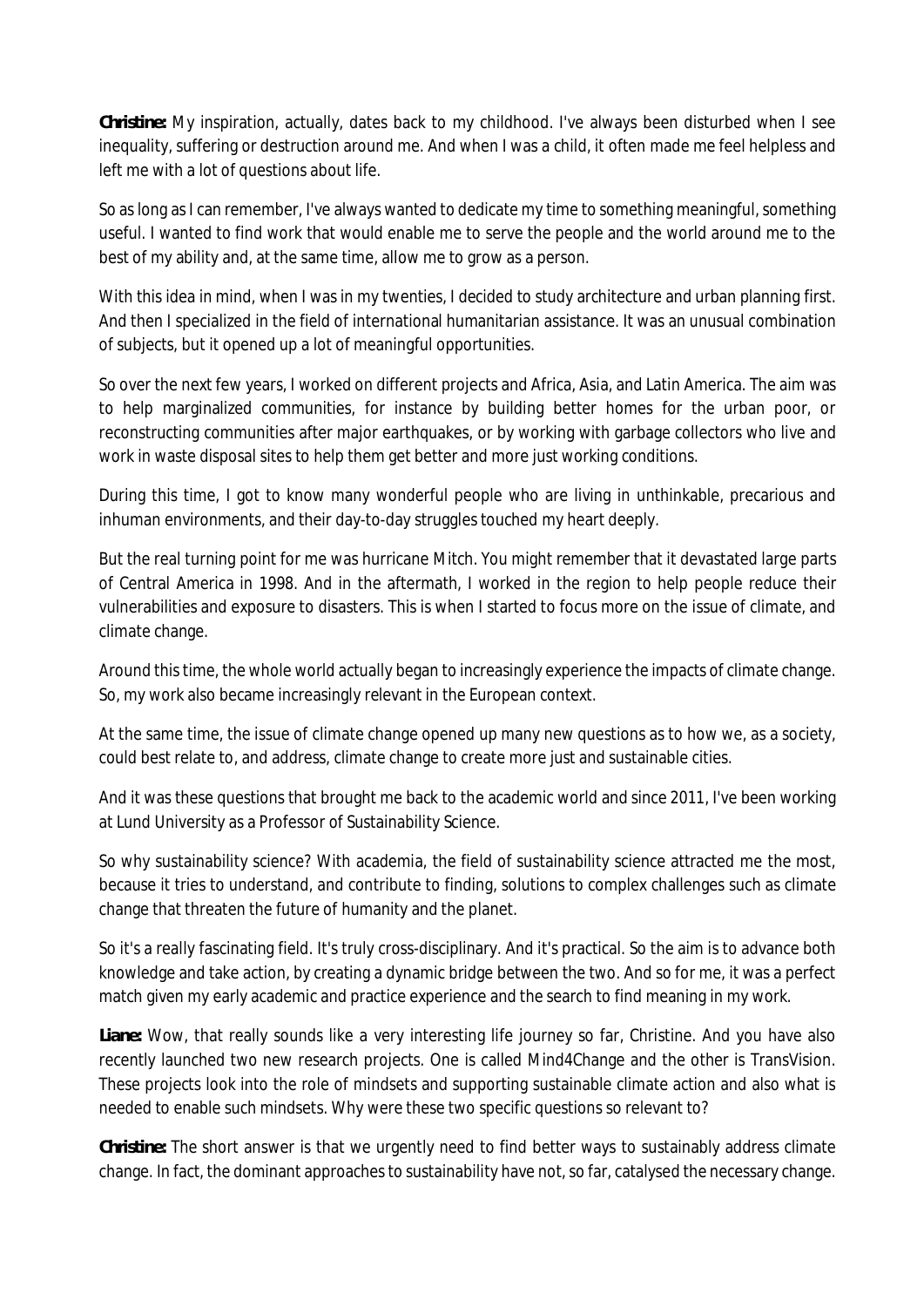And this is despite the high profile of sustainability as a concept, and the associated goals and targets that have been set at global, national, and local levels since the beginning of the 1980s.

So as I see it, our technological capabilities have been increasing exponentially, but our ability to use them wisely has not. We are building vast, complex civilizations, but that very complexity is in danger of overwhelming us, creating huge and unintended consequences for the planet and all of the people on it.

So this tells me that we urgently need to find better ways to address climate change. Um, but let me explain first how we got to this point.

Actually, what we have seen so far is that the vast majority of sustainability scholarship, education and practice has only focused on the external world: ecosystems, wider socioeconomic structures, technology and governance dynamics.

At the same time, a second aspect of reality has been vastly neglected: people's inner dimensions and capacities. This is a major shortcoming in current approaches.

Therefore, there is a clear need to also look at sustainability from the 'other end', and by this, I mean not only the large scale systems level, but also from the individual level. It's a bit like engineers excavating a tunnel to a huge mountain. Why only dig from one side? Isn't better to dig from both ends at the same time?

In the domain of sustainability, this means that we also need to investigate how individual inner dimensions and related transformation can impact sustainability at different levels and contribute to a broader, cultural change.

So in simple terms, it's about how we can unleash human potential to commit to, care for, and affect change for a better life.

In more academic terms, it relates to the exploration of people's mindsets. And I use the word 'mindset' as an umbrella term to refer to people's beliefs, worldviews, values, and motivations. It relates to what people think and feel, and their cognitive, emotional and relational capacities, such as, for example, self-awareness, compassion or empathy.

So these ideas lead us to ask why people's mindsets are relevant to sustainable climate action? And the simple answer is because they can be seen as so-called 'deep leverage points' for change toward sustainability. This means that they are at the root of many sustainability challenges and, in turn, fundamental to solutions. Not least because they give us an insight into the capacity of individuals to reflect on their own mental models and assumptions and, maybe, adopt beliefs, worldviews and values.

And interestingly, this understanding is also supported by recent progress in social neuroscience. Social neuroscience suggests that expanded consciousness, which is the results of certain intrinsic capacities or qualities, might actually open up new pathways towards sustainability.

What I mean by expanded consciousness is strengthening and opening up our capacity to be aware. It involves an expanded sense of social and ecological consciousness. It goes beyond our five senses and includes internal bodily sensations, mental activities – feelings, and thoughts – and our sense of connection to other people and to nature.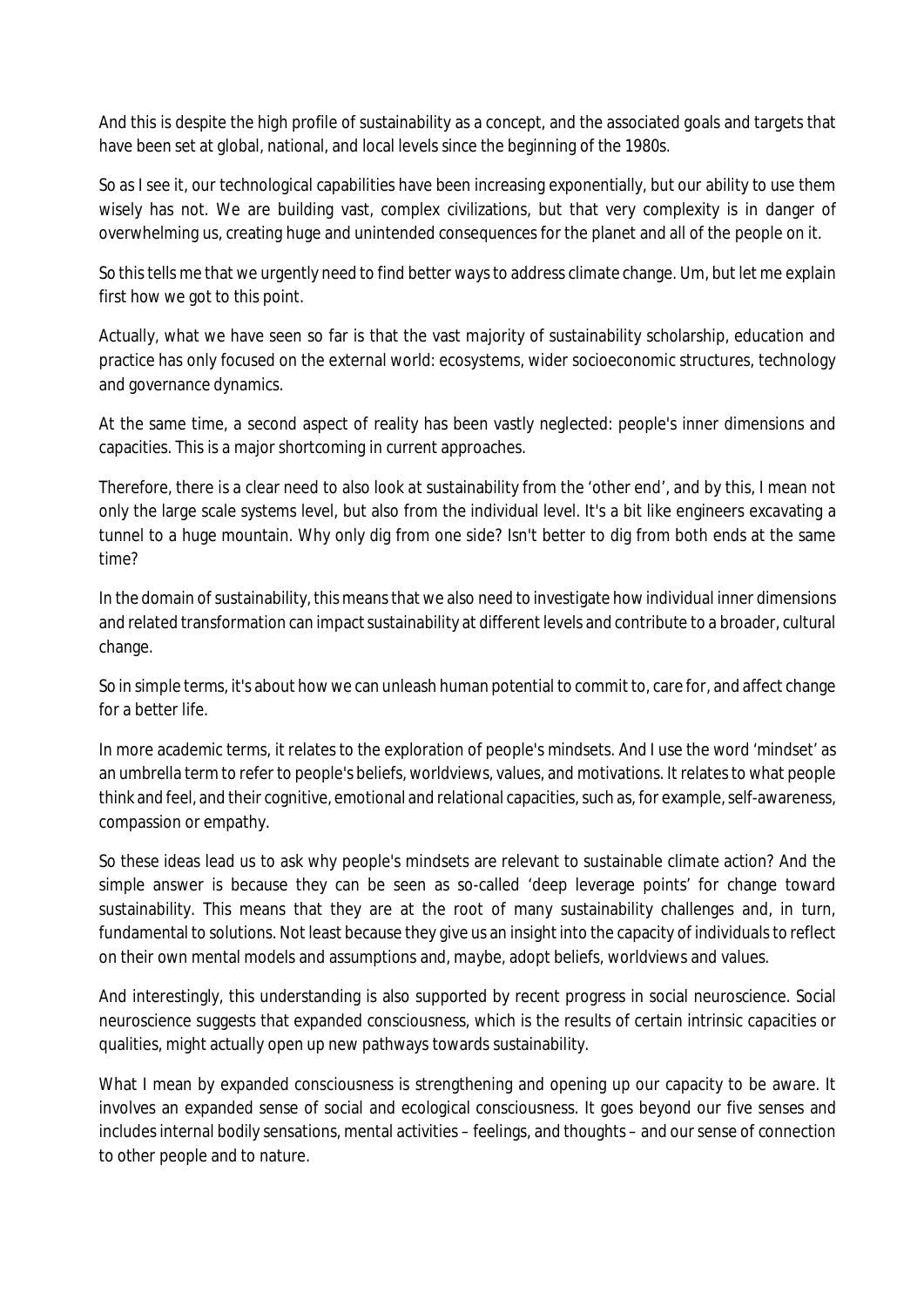So in short, there is an urgent need to better understand how our mindsets and associated capacities can support sustainable climate action, and the factors that influence these. We urgently need to understand the link between mindsets and sustainability in much more detail. And my hope is that our new research projects will help to address this gap.

*Liane:* This sounds very exciting. Do you have any initial results from your new projects or what have you concluded so far from your previous research?

*Christine:* Yes, we do have some initial results, which have recently been published in an article. Our first study focused on climate negotiations under the United Nations Framework Convention on Climate Change.

The study assessed if progress could be encouraged by changing the culture of cooperation and communication. And, if so, which mindsets, associated inner qualities and enabling factors would support the process.

It's a very interesting study because, as I explained before, we know very little about the intrinsic capacities and associated conditions that could support sustainable climate action.

In fact, we identified five clusters of skills or qualities that could support transformation towards sustainability. They include issues such as openness, self-awareness and -reflection, relational awareness, compassion, empathy, and intrinsic values that ultimately lead to action oriented attitudes.

These qualities inform our view of ourselves, our life, our society, nature and the world around us. So these perspectives, ultimately, underpin and inform our life choices, actions and interactions. We also found potential linkages between these qualities and notions such as emotional intelligence and mindfulness.

*Liane:* Oh, you just mentioned mindfulness. Have you also looked into the role of mindfulness for supporting sustainability and climate action?

*Christine:* Yes, my earlier work looked specifically at the issue of mindfulness.

For instance, we conducted a study on the link between mindfulness, compassion and sustainability, and how it is reflected in current sustainability research and teaching. We found that mindfulness and compassion have been vastly neglected in both sustainability science and teaching.

At the same time, we also found scientific evidence of the potential effects of mindfulness and compassionbuilding on issues that are relevant to sustainability. So examples would be subjective wellbeing, the activation of intrinsic, non-materialistic core values, people's connection to nature, equity issues, social activism, consumption, and also certain pro-environmental behaviors.

In another study, we focused on mindfulness in the context of climate change adaptation. Here we found that mindfulness disposition coincides with people's motivation to take, or support, climate adaptation actions, their risk perception, and how ready they are to acknowledge climate change. Another interesting finding was that mindfulness can increase our ability to cope with the impacts of climate change. So for example, post traumatic stress affects not only the victims of a climate disaster, but also emergency workers, firefighters, police, volunteers, and also the communities that are home to the victims. In this context, mindfulness can help people to cope better with stress, and adapt to new circumstances. It does this by minimizing automatic, habitual, or impulsive reactions, and increasing cognitive flexibility.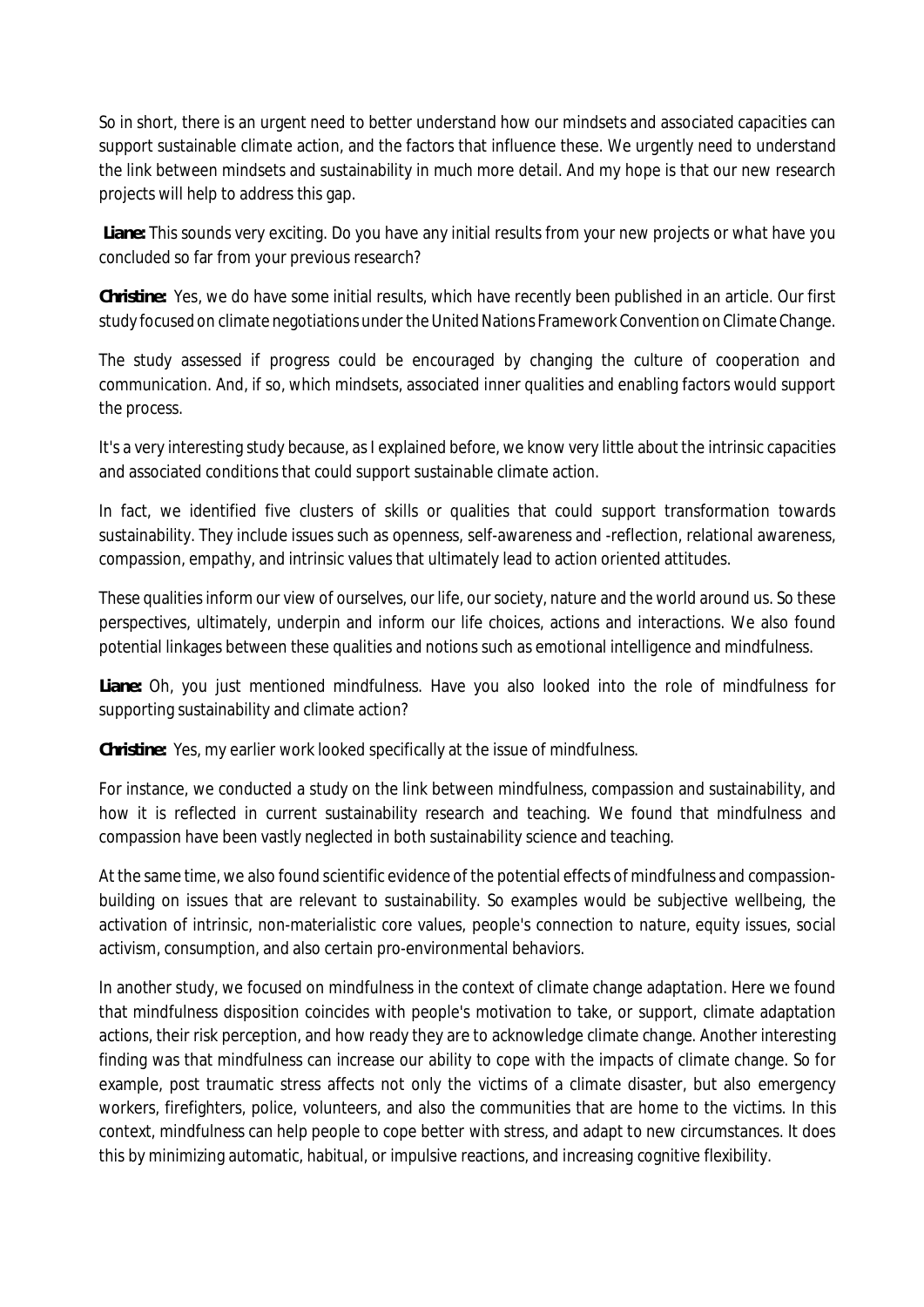I'd also like to add that mindful thinking could encourage people to consider the consequences of not questioning current structure and power relations. And this is a very important aspect as global warming has environmental and health consequences that disproportionately affect people in low-income countries, and poor people in high-income countries.

So overall, our work so far indicates that mindfulness and global sustainability might be more connected than we think.

But at the same time, we need to understand the link between them in much more detail. And I believe that it is high time to explore the role that contemplative practices, such as mindfulness, can have for supporting sustainability, and how we can tap into this potential for transformative change.

*Liane:* So, thank you so much, Christine. I'm wondering about the role of politics and government in this context and what has to be done in order to turn your research findings into action.

So, I just realized, I think there are two questions in one. So let us start with the role of politics and government in this context.

*Christine:* Yes. Politics and governments definitely play an important role in this context.

Today, politics, along with many other larger systems, focus on motives, such as growth consumption and competition. It's clear that little attention is given to mindsets and intrinsic capacities, such as compassion, empathy, care, or solidarity.

Consequently, governments and other are struggling to address increasingly complex sustainability challenges, such as climate change, and their associated impacts. In fact, technological solutions exist, many countries could afford the transition, but effective action is still lacking.

So in this context, our mindsets, along with our cognitive emotional capacities and biases, make it difficult to adequately address long-term challenges. But they influence how we take decisions and deal with the increasing complexity and diversity of democratic and climate governance. So they influence how we analyze and understand data and evidence, how we negotiate and relate with each other, address conflict and equity issues, communicate risk, and develop solutions.

These challenges mean that governments across Europe are increasingly looking for ways to support policy makers' intrinsic capacities through for different interventions. But, at the same time, there is a lack of critical analysis and empirical evidence to understand if, and how, such interventions or programs impact sustainability outcomes at different scales.

In the context of politics, the ability to stop and feel can definitely be transformative, especially in a system that monetizes our attention, which is sometimes called cognitive capitalism. So, in other words, if we don't work at the level of internal belief systems and look into how current systems are shaped by power, privilege, and positionality, we are bound to recreate unjust structures in our daily interactions.

So it's clear that politics and governments play an important role.

At the same time, we shouldn't assume, or advocate, that specific interventions or approaches aimed to support intrinsic capacities automatically nurture sustainability, and address aspects such as injustice or climate change. Instead, we need to look at existing interventions to see if, and how, they can be oriented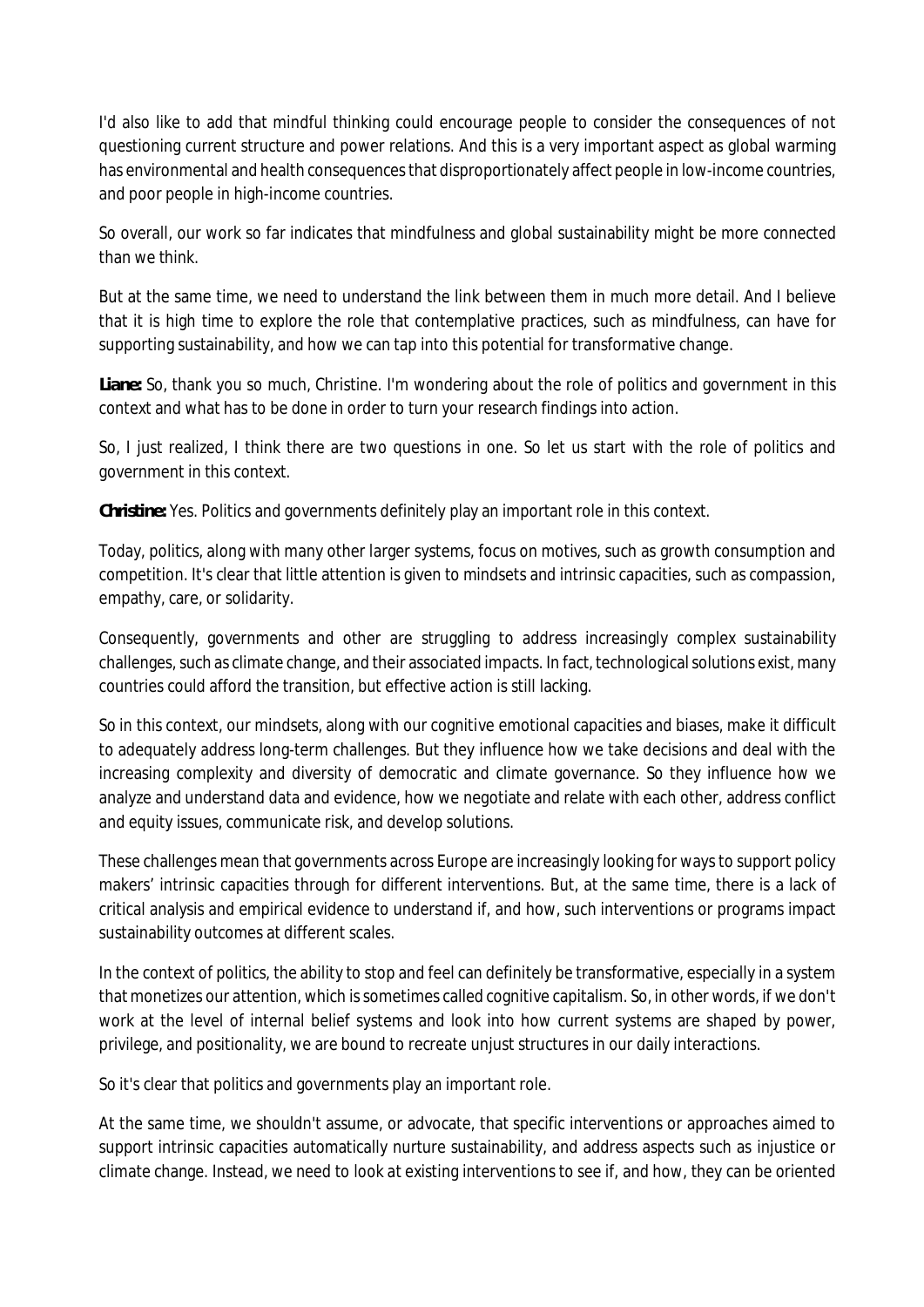toward sustainability. Can they, for instance, be integrated with other forms of approaches, such as complexity and system thinking, organizing for change, etcetera, rather than just focusing on individual awareness? So far there is a lack of research on such issues.

Our new research projects address the gap and focus on related analyses. They also include mindfulnessbased interventions for parliamentarians and other leaders. And a clear example is our close collaboration with Awaris and the Inner Green Deal Initiative, which I'm particularly excited about.

*Liane:* Okay. So, um, there was a second question: What has to be done in order to turn your research findings actually into action?

*Christine:* What is needed to turn our research into action? I would argue that there are three important needs that must be urgently addressed.

First, there is a need to raise awareness of the importance of intrinsic capacity development for sustainability and climate action across society. We need to support this in the same way as we address other mainstreaming issues, like gender, or equality. It requires the integration of related considerations at all levels, and across all sectors, through systematic, targeted strategies and measures.

Second, there is a need for governments, institutions, and educational bodies to consciously and systematically facilitate personal development for all. In other words, we must develop and roll-out related interventions to facilitate collective leadership, and lead by empowering and serving others.

And finally, more time and resources should be invested in research and research cooperation. There is a huge lack of critical analyses and empirical evidence that would help us to understand if, and how, certain mindsets and personal development interventions impact sustainability at different scales. We need to have a better understanding of the pros and cons of different approaches, and their enabling factors. And such research requires close cooperation between governments, businesses, and academia.

In this context, influential actors, such as the European Commission, could be an important driving force. The Commission could be a role model for the changes that are needed and, at the same time, provide incentives for all other stakeholders to get engaged.

*Liane:* Now, let our listeners know a bit about how you on a daily or weekly basis sustain your energy and your drive.

*Christine:* Okay. This is a particularly relevant question at a time when we're seeing a rapid increase in climate anxiety and climate grief in society. I guess you want to know how I can wake up cheerful in the morning, when I have to deal with climate change on a daily basis. And not only from a personal perspective, but also as an academic who is expected to be critical and skeptical.

I think that what sustains me is the opportunity to help, to serve, to make things better, at least for some few people.

Another important aspect is that climate change has never felt like something abstract or far away. I've worked closely with people around the world who have been affected by climate change and disasters, and that experience has touched me deeply. Even today, this feeling is a strong driving force. It still keeps me going.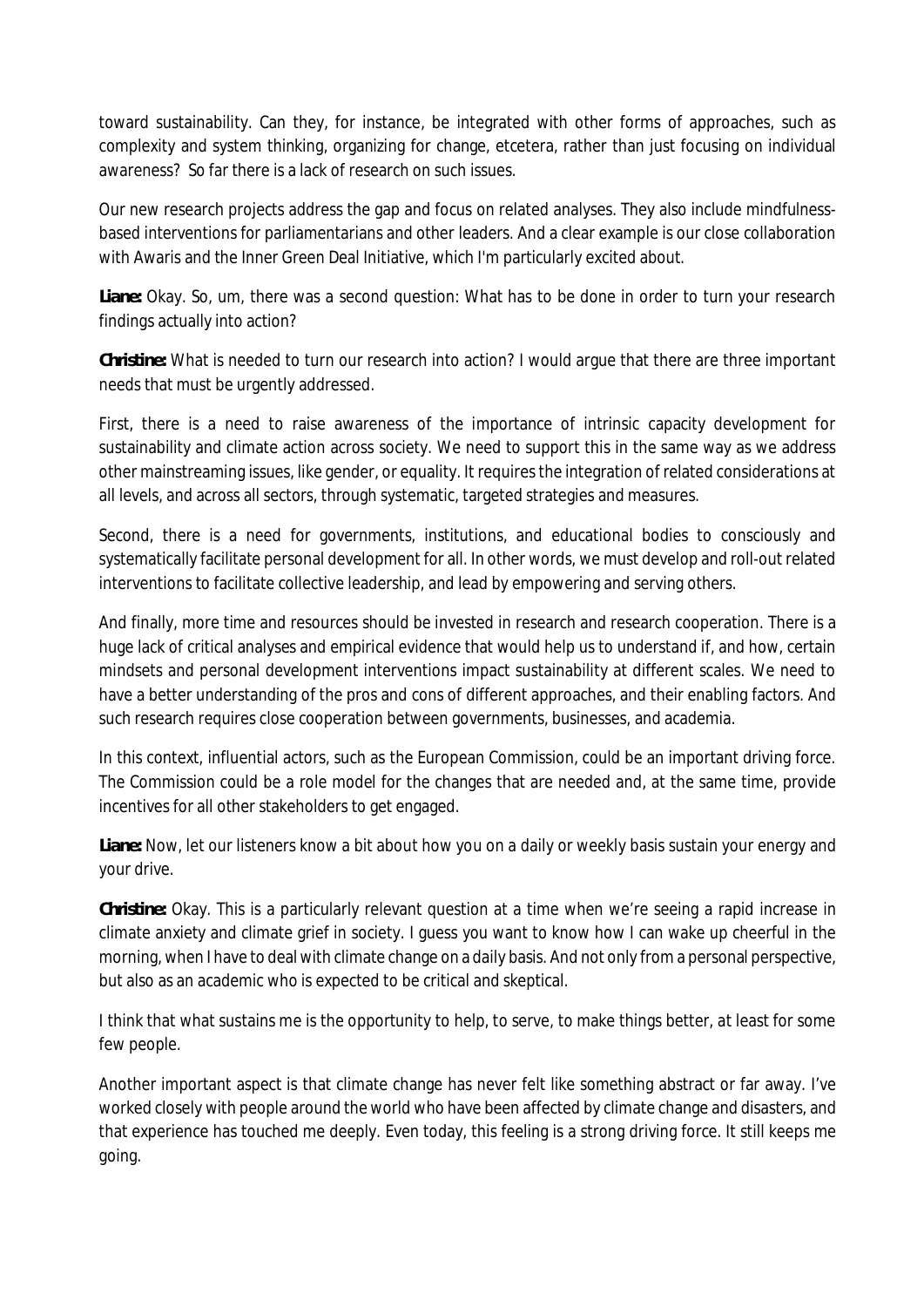I believe that what we, deep down, feel to be right and truthful is ultimately what makes the difference, and gives us the drive and the courage to confront problems, and bring about change.

At the same time, the academic world often fails to provide satisfying answers to the big and important questions of life. It can be extremely frustrating to focus on narrower and narrower questions. And the results can feel quite abstract or distant from one's own life.

So to get in touch with life, with reality and one's self, other approaches have certainly helped. When I was a child, my mother introduced me to approaches, such as breathing and meditation techniques. And to this day, I have maintained a daily practice. I certainly have to regularly exercise both my body and my mind to sustain my energy and drive.

So for me, exercising my mind means approaching it with curiosity, openness, and kindness, which is not always easy. But I try to methodically observe my bodily sensations, the thoughts and feelings that arise in response to these sensations, and vice versa. It is fascinating to uncover the basic patterns of one's own mind. And over time, it has helped me to understand that whatever I experience when I practice is just a snapshot of what is happening in the mind during the rest of the day.

So this process of understanding your mind, and understanding how to deal with your inner fears and biases, helps me to sustain my energy. It certainly also helps me to cope with all the emails, meetings, teaching commitments, and other daily demands, and to stay focused when I'm writing, or when I'm exploring new fields.

Another point I'd like to highlight is that I think that it's important to first try to understand your own mind, before trying to understand others. It has taught me to approach my mind with curiosity, openness, and kindness, and I'd argue that it's a good way to approach others, and the rest of the day, too.

*Liane:* Christine, if you had the power to tell the government what to do next, what would you say?

*Christine:* The first thing I would say is that it should stop addressing climate change as a purely technological problem. Rather, we have to see it as a relationship problem. And this relationship problem is intrinsically linked to other societal crises, such as health, food, or poverty and, in turn, their root causes, such as consumerism, racism, and elitism.

And this view necessarily broadens the scope, and supports deeper analyses of how people relate to themselves, others, the environment, and future generations.

And following on from my previous answer, I think that governments should focus on the three needs that I mentioned earlier.

If I had the power to only change one thing, it would probably be education. Because children and teenagers study a wide range of subjects during their education – mathematics, physics, geography, history, sports – but we place very little value on ensuring that they understand their own emotions, and their relationships with others, the environment, and future generations.

But learning and development do not end when we leave school or university. We actually have the potential to develop our brains and minds throughout our entire life. And this means that we need to provide systemic and long-term support for individuals, beginning in childhood and continuing into their